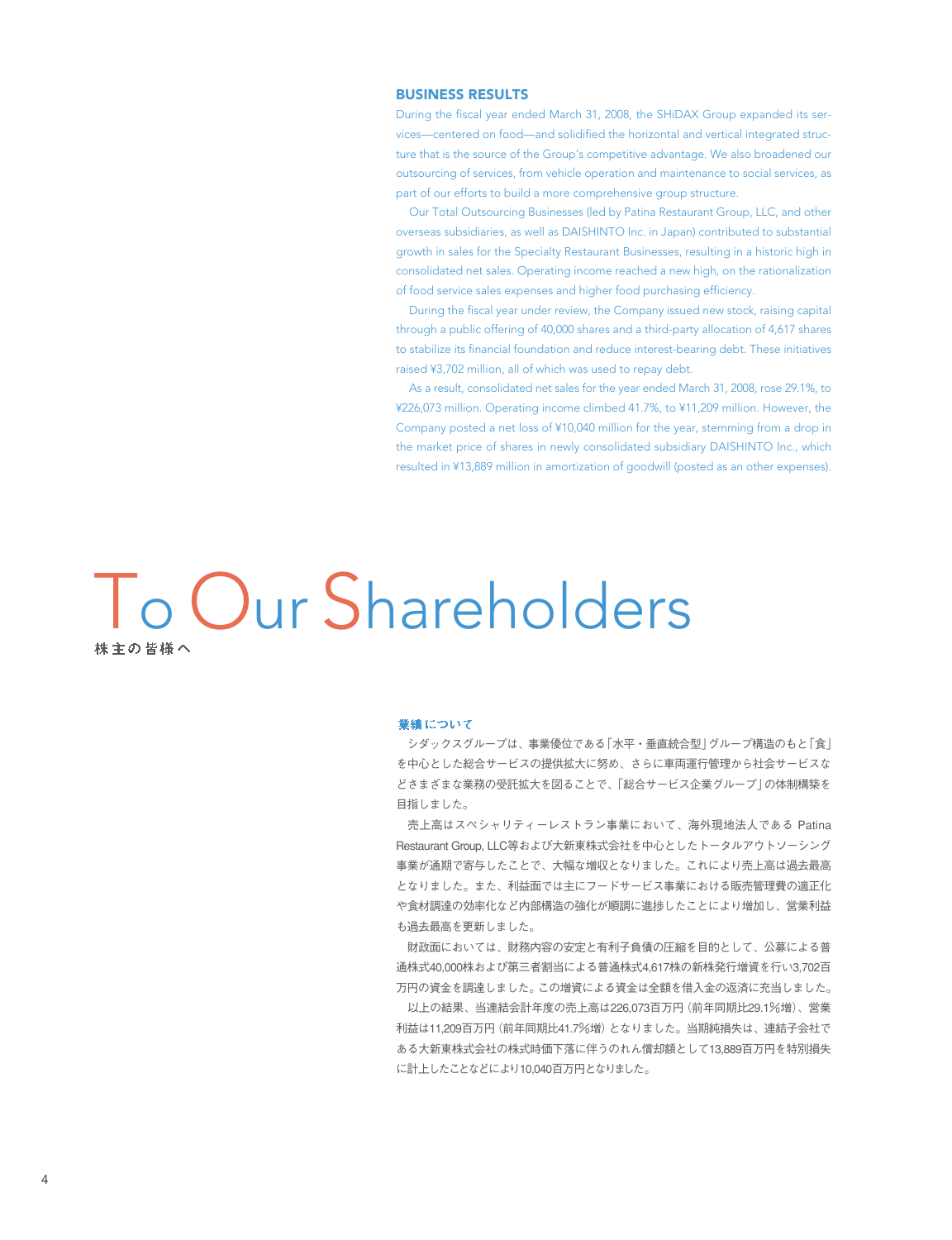# **FINANCIAL HIGHLIGHTS 財務ハイライト**

| FINANCIAL HIGHLIGHTS 財務ハイライト<br>SHIDAX CORPORATION and Consolidated Subsidiaries | Millions of Yen     |           | Thousands of<br>U.S. Dollars |
|----------------------------------------------------------------------------------|---------------------|-----------|------------------------------|
| Years Ended March 31 3月31日                                                       | 百万円<br>2008<br>2007 |           | 千米ドル<br>2008                 |
|                                                                                  |                     |           |                              |
| Net sales 売上高                                                                    | ¥226,073            | ¥175,151  | \$2,256,443                  |
| Operating income 営業利益                                                            | 11,209              | 7,908     | 111,879                      |
| Income (Loss) before income taxes and minority interests<br>税金等調整前当期純利益(損失)      | (4, 535)            | 4,784     | (45, 265)                    |
| Net income (loss) 当期純利益(損失)                                                      | (10,040)            | 1,528     | (100, 206)                   |
| Total assets 総資産                                                                 | 103,432             | 126,021   | 1,032,359                    |
| Total net assets<br>純資産                                                          | 25,613              | 32,338    | 255,647                      |
| Per share of common stock (Yen and U.S. Dollars):<br>普通株式1株当たり                   | Yen<br>円            |           | U.S. Dollars<br>米ドル          |
| Basic net income (loss) 当期純利益(損失)                                                | ¥(26,224.65)        | ¥4,331.76 | \$ (261.79)                  |
| Cash dividends applicable to the year 配当金                                        | 1,500.00            | 1,500.00  | 14.97                        |
| Ratios:<br>指標                                                                    |                     |           |                              |
| Return on equity 自己資本利益率                                                         | (34.6%)             | 5.1%      |                              |
| Equity ratio 自己資本比率                                                              | 22.5%               | 24.1%     |                              |
|                                                                                  |                     |           |                              |

Note: U.S. dollar amounts have been translated from yen, for convenience only,

at the rate of ¥100.19 to U.S.\$1, the rate of exchange on March 31, 2008.

(注)米ドル表記は、便宜上、2008 年 3月31日現在の概算為替レート1米ドル= 100.19 円で換算しています。

Kinichi Shida, President **志太 勤一** 代表取締役社長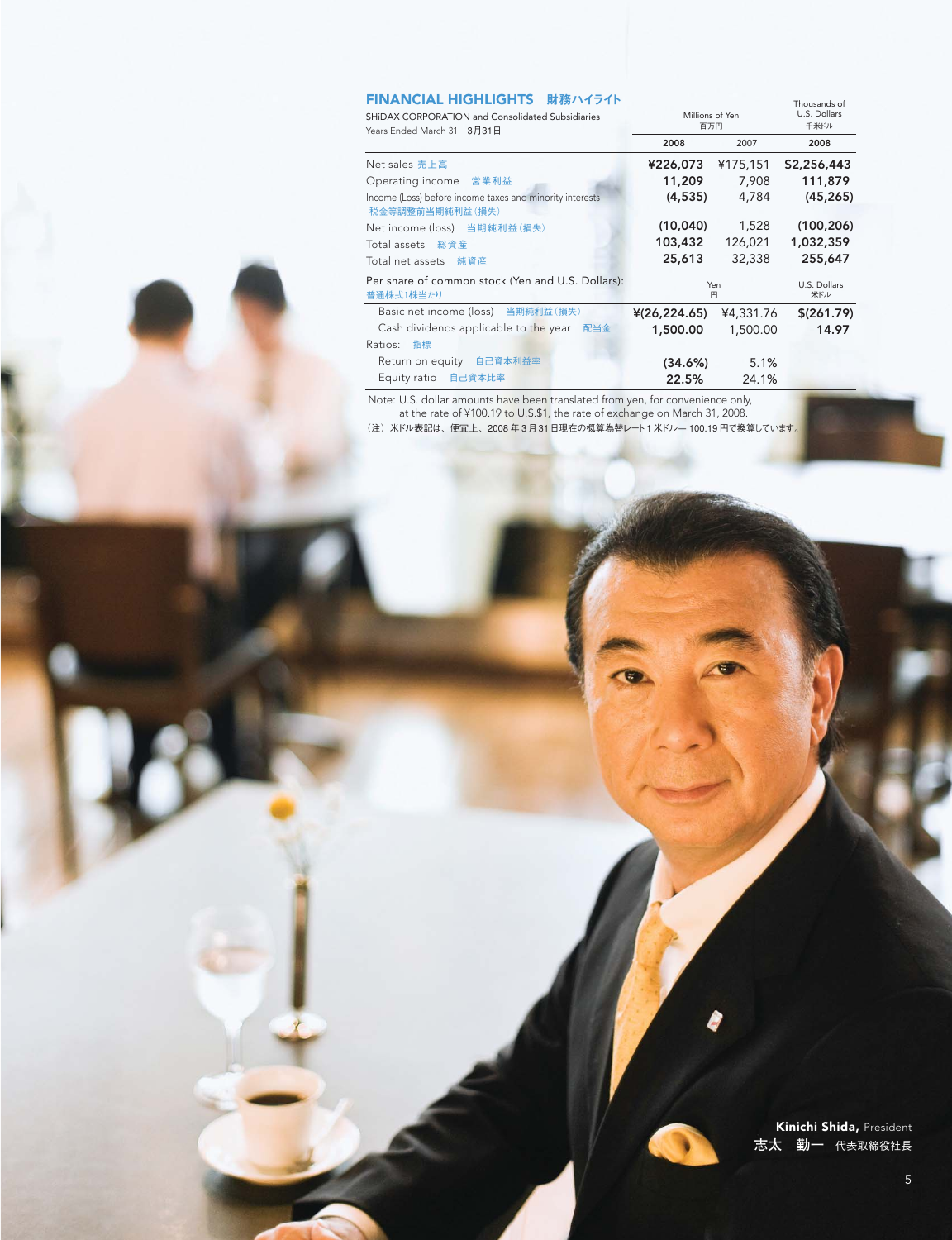# EXPANDING BUSINESS FIELDS WITHIN A HORIZON-TAL AND VERTICAL INTEGRATED GROUP STRUCTURE

The SHiDAX Group, with its basic concept of "Mother Food," strives to expand its comprehensive services centered on food and based on a horizontal and vertical integrated structure.

In terms of horizontal development, we entered the restaurant business in April 2003 through the acquisition of SHiDAX Restaurant Management Co., Ltd. In June 2006, we took on a full range of Japanese and other restaurants through a business transfer from KOBAYASHI Co., Ltd. In the same month, Patina Restaurant Group, LLC, which runs a chain of top-end restaurants in the United States and has a strong brand image, became our subsidiary. In October 2006, TRANSFIELD Co., Ltd., transferred to us its confectionery business, and we acquired KOKUNAI Food Service Corp., which provides business catering services.

Our vertical integration began in 2002 through our Slogix Businesses,

which handle centralized purchasing for the SHiDAX Group through a network of 47 distribution centers that facilitate timely deliveries of foodstuffs throughout Japan. Since February 2007, we have built a supply chain for alcoholic beverages for our Restaurant and Karaoke Businesses by strengthening our central distribution system. In April 2008, we added soft drinks to our system.

We are also developing a nutrition program utilizing menus compiled by the SHiDAX Research Institute and the Slogix Menu Development Team. This program involves analyzing customer characteristics from stores and offices and categorizing this information to standardize menus.

These efforts have led to higher foodstuff procurement efficiency and smoother operations at our offices, and helped us to develop healthier menus. Such vertical integration enhances competitiveness and adds value, which in turn bolsters profitability.

In March 2007, we acquired shares in DAISHINTO Inc., a compre-

#### 2003 2004 2005 **Net sales** [売上高]  $\angle$ 155,264 $_{\text{million (HJPH)}}$ **Net sales** [売上高]  $\angle$  140,909 $_{\text{million (EJ)ED}}$ **Net sales** [売上高] ¥122,563<sub>million</sub>(百万円)  $\sim$ 2002 | 2003  $\sim$  2005 | 2004 | 2004 | 2004 | 2004 | 2005 | 2005 | 2005 | 2005 4月 シダックスレストランマネジメント株式 会社(旧株式会社レストランモンテロー ザ)の株式を取得(現・連結子会社) April: Acquired shares in SHiDAX Restaurant Management Co., Ltd. (formerly Restaurant Monteroza), currently a consolidated subsidiary. Consolidated foodstuffs for institutional meals operations through our **Slogix** Businesses. December: Instigated a capital and business alliance with SHiDAX i Corp. (formerly Shidax C&V Corporation), currently a consolidated subsidiary. October: Acquired expertise in utilization of central kitchens from SHiDAX Creative Delica Co., Ltd. (formerly OMRON Creative Delica Co., Ltd.) Consolidated consumables through our Slogix Businesses. 10月 シダックスデリカクリエイツ株 式会社(旧オムロンデリカクリエイ ツ株式会社)によるセントラルキッ チン活用のノウハウを取得 12月 シダックスアイ株式会社(旧シダック スシーアンドブイ株式会社)と資本・業務提 携(現・連結子会社) エスロジックス事業による全国 41箇所(現在47箇所)の物流網 の完成 エスロジックス事業 エスロジックス事業による消耗品等の一元化による消耗品等の一元化による消耗品等の一元化 による集団給食向 け食材の一元化 **水平展開**  Horizontal development **垂直統合**  Vertical integration Completed a nationwide distribution network of 41 warehouse locations (currently 47) through our Slogix Businesses.

### これまでの水平・垂直展開

「水平・垂直統合型」グループ構造における事業フィールドの拡大

シダックスグループは、"マザーフード"を基本理念とし、「水平・垂 直統合型」事業展開により「食」を中心とした総合サービスの提供拡大に 努めています。

水平展開においては、2003年4月にシダックスレストランマネジメント 株式会社を取得したことにより外食レストラン事業へ本格的に進出し、 2006年6月に新和風創作料理などを展開する株式会社小林事務所から全事 業を譲受け、同じく2006年6月には米国において高級レストランを展開し 高いブランド力を誇るPatina Restaurant Group, LLC等を子会社としまし た。そして2006年9月にトランスフィールド株式会社よりスイーツ事業を 譲受け、同年10月に事業所給食事業を行っている国内フードサービス株 式会社を買収するなど、積極的なM&Aを行い「食」のフィールドの拡大 (事業の水平展開)を図りました。

垂直統合としては、2002年からスタートしましたシダックスグループ の食材購買を担うエスロジックス事業では、食材供給の全国物流拠点47 箇所を活用することできめ細やかな配送を可能としました。2007年2月か ら一元物流システム体制の強化によるレストランカラオケ事業向けの酒 類供給を構築し、2008年4月からはソフトドリンク類にも導入します。

また、シダックス総合研究所とエスロジックスメニュー開発チームに よる食事メニューを活用した栄養プログラムの開発や、店舗、事業所で のお客様の特性を分析しセグメント化することによるメニューの標準化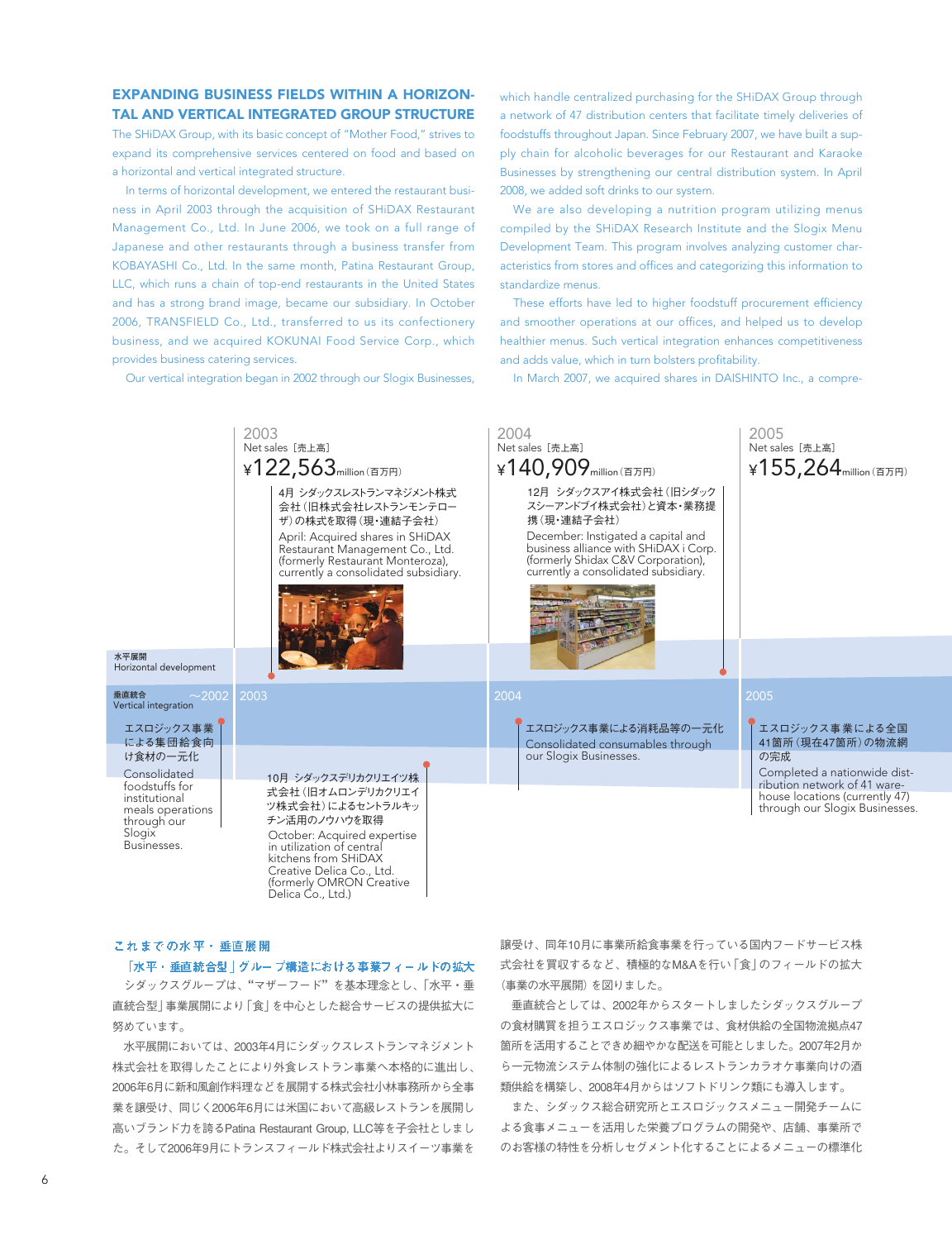hensive outsourcer of automobile maintenance and other services to local governments. This company is now a consolidated subsidiary of the SHiDAX Group. As a result, demand for private-sector outsourcing by the public sector is expected to rise rapidly. We anticipate an increase in demand for all-in-one services that extend beyond food services to include such ancillary services as facility management, allowing outsourced services to expand. In addition, we will seek to win more government service contracts, which are increasing as municipalities outsource more services to the private sector. Our joint operations will maximize our combined sales network, allowing us to expand into new businesses and provide additional value.

We will continue to build a comprehensive service group by reinforcing our integrated horizontal and vertical structures, which optimize human resources, foodstuffs, expertise and information.

# THE PATH AHEAD

As a service group focusing on food, SHiDAX provides its customers with healthy and safe food and pleasurable eating experiences. With the aid of DAISHINTO Inc., we aim to extend our service group concept beyond food to encompass social services.

The SHiDAX Group originated as a provider of services for corporate clients through its Contracted Food Services, Medical Food Services, and Deli and Convenience Services. We are now developing services for general customers via our Restaurant and Karaoke Businesses and Specialty Restaurant Businesses. In March 2007, we expanded the SHiDAX Group through the addition of DAISHINTO Inc., thereby entering the total outsourcing market business.

The Company's peripheral businesses for local government and private enterprises have been affected by a growing shortage of personnel with specialty knowledge, highlighting the need to increase



の推進にも取り組んでいます。

その結果、食材調達がより効率的になり、各事業所におけるオペレー ション業務がより円滑化し、健康効果が期待される食事メニューの開発 にもつながりました。これら「競争力」と「高付加価値」を実現する垂直 統合によって収益性が向上しました。

さらに2007年3月より、自動車管理をはじめ自治体の業務を一括して受 託するなどトータルアウトソーサーとして事業を展開する大新東株式会 社の株式を取得(現・連結子会社)したことで、民間企業や地方自治体等 への車両管理やノンコア業務の一括アウトソーシング受託をしています。 これにより、今後急速な拡大が期待される官業の民営化において、食事 サービスのみならず一括アウトソーシングによる施設管理等の付随業務 を含めた受託サービスの拡大が可能になりました。また、営業ネットワー クを最大限に活用し、従来各社では不可能であった事業分野への進出と 付加価値の増大を図ることができるようになりました。

今後も、シダックスグループは人材、食材、ノウハウ、情報の最大限 での活用が可能な水平・垂直統合型グループ構造を強化することで「総 合サービス企業グループ」の体制構築に努めます。

# これからのシダックスグループ

シダックスグループは、これまで「食」を中心とした「総合フードサー ビス企業」として、お客様へ健康で安心・安全な食事と楽しい時間の提 供に取り組んできました。今後は、新たにグループに加わった大新東株